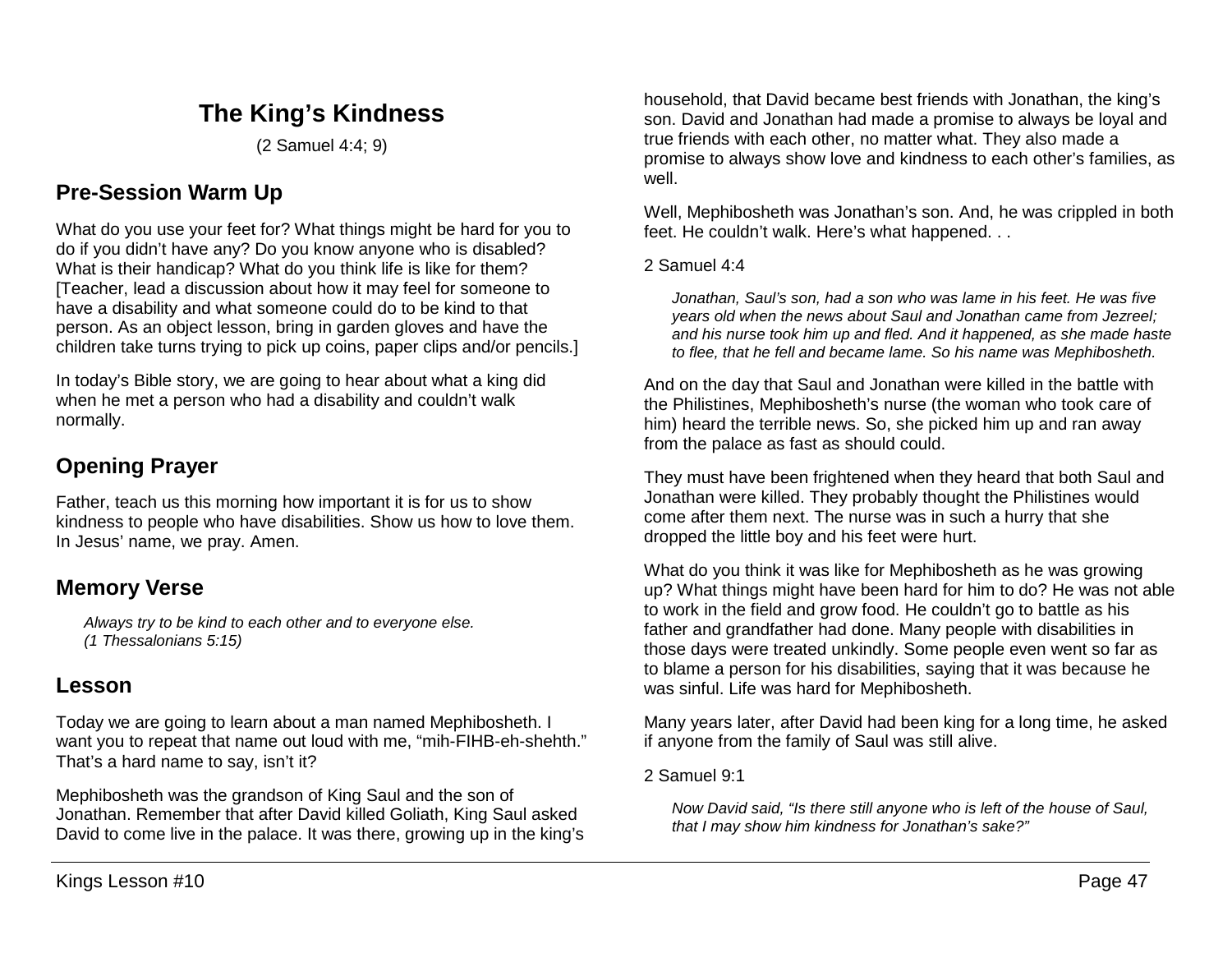Keep in mind that because he had spent years running and hiding from Saul, David probably never knew Jonathan had a son. Now that he was king, David wanted to know if there was anyone he could show kindness to because of his love for Jonathan and the promise they had made to each other.

God expects you to show kindness to others.

A former servant of King Saul was found and he told David that Jonathan's son was still alive. So he was told to bring Mephibosheth to the palace to meet King David.

How would you have felt if you were Mephibosheth? It might have been scary to hear that the King wanted to see him. It's like being sent to the Principal's office, isn't it? But David only wanted to show God's love and kindness to whoever was left in Jonathan's family.

As Mephibosheth entered the presence of King David, he bowed down before him.

#### 2 Samuel 9:6

*Now when Mephibosheth the son of Jonathan, the son of Saul, had come to David, he fell on his face and prostrated himself. Then David said, "Mephibosheth?" And he answered, "Here is your servant!"*

Mephibosheth was probably shaking in fear as he bowed down to the king. He might have thought that David wanted to kill him! David saw that Mephibosheth was really scared. So he tells him not to be afraid.

#### 2 Samuel 9:7

*So David said to him, "Do not fear, for I will surely show you kindness for Jonathan your father's sake, and will restore to you all the land of Saul your grandfather; and you shall eat bread at my table continually."*

David told Mephibosheth that he was invited to be a permanent guest at the palace! What a shock this must have been to Mephibosheth! Here he thought he was about to loose his head, but instead he was brought into the royal family.

This is a picture of you and me. Let me explain:

According to the customs of those days, when a new king from another family came to the throne, he searched out the sons of the former king and had them put to death so that they could never take power. Mephibosheth was a member of the enemy family and expected to be put to death. Until you and I ask Jesus to be our Lord and Savior, we are like Mephibosheth – we deserve eternal death. But instead of death, Mephibosheth was given a royal life!

Mephibosheth did not deserve the great love and kindness that King David offered him. Like Mephibosheth, we do not deserve God's great love and kindness, either. David received Mephibosheth because of his great love for Jonathan. The Bible says that even though we don't deserve God's kindness. He receives us into His family because of His love for His only begotten Son, Jesus.

King David showed kindness to Mephibosheth by receiving him as part of his royal family and gave him the privilege of eating at his table every day. In the same way, God, in His great loving kindness, offers you everlasting life in His family. If you ask Jesus to be your Lord and your Savior, God makes you His child. You become a member of God's family (John 1:12). Your Heavenly Father will care for you while you live here on Earth. And, someday He will take you into His heavenly home where you will live with Him forever.

Have you become a member of God's family by believing on the Lord Jesus? If you trust Jesus as your Savior, then you will know God's great kindness in your life.

# **Closing Prayer**

Father, thank You for the love and kindness You have shown us by sending Jesus to take the punishment that we deserve for all the sinful naughty things that we do. Thank You that You receive us into Your family and that someday we'll be brought to live with You in Your heavenly home. We look forward to that glorious day! In Jesus' name, we pray. Amen.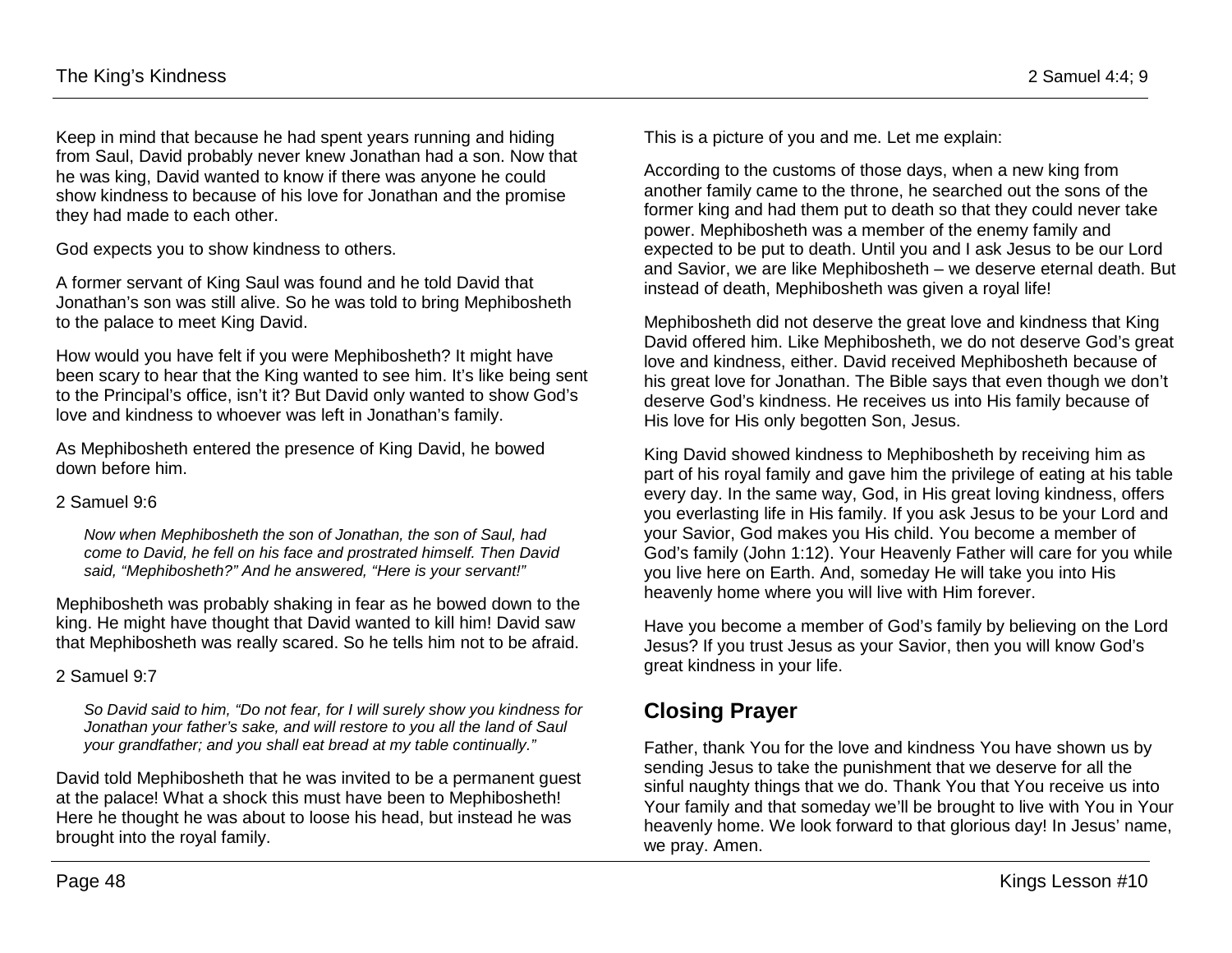## **Learning Activities**

**Craft Corner** 

#### *Have a Heart*

Cut large hearts out of construction paper, enough for each child. On each heart print, can be kind to  $\ldots$ " with a marker.

Sit with the children in a circle. Give a

marker and a heart to each child. Each child writes his name on the blank line of his heart.

 $k$ ind to

Say, "Let's discover the names of people we can be kind to in our class today. On the count of three, pass your heart to the person on your right. One, two, three!" Children pass their hearts and then write their names in an open space on the front of the hearts they receive. Children continue to pass hearts and write names until children end up with their own hearts.

On the back of hearts, children draw pictures of ways they can be kind to others in the class. Ask the questions below as children draw pictures.

- How many names are on your heart? How can you be kind to the people whose names are on your hearts?
- Read our Memory verse with the children. Who does the Bible say that we should be kind to? (Each other and everyone else.) Who can you be kind to this week?

### *My Kindness Plan*

1. Give each child three sheets of paper. Each child layers one sheet on top of the other so that papers look like stairs (see sketch a.) children then fold papers so that six layers show (see sketch b). Staple pages in place.





2. Children print "My Kindness Plan" on the top page, and

> print the days of the week (Monday-Friday) on the edge of the pages. Children lift pages and write or draw ways they can show kindness to others each day of the coming week.

(Note, if you have a class of younger children, fold and staple papers and write the title and days of the week on each book before class.)

### **Game Center**

#### *Hot Spot*

Designate two chairs; label one "David" and the other "Mephibosheth." Ask volunteers to take turns choosing a Hot Spot to answer questions about the Bible story. Volunteers choose to be either David or Mephibosheth and answer one of the questions below: